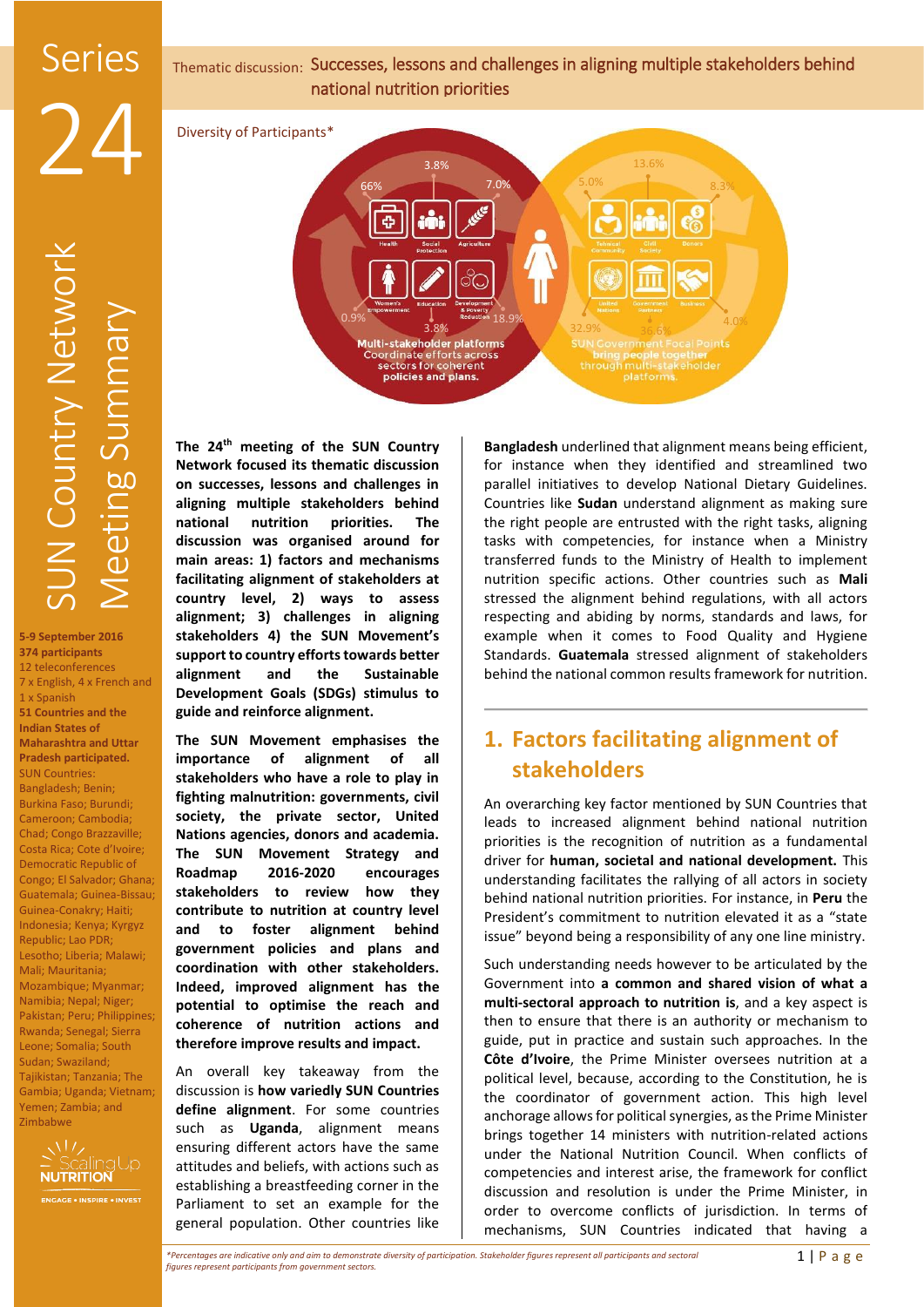functioning **Multi-Stakeholder Platform (MSP) for nutrition at national level** helps facilitate discussion and alignment of stakeholders behind national nutrition priorities.

SUN Countries highlighted that a critical factor to facilitate alignment of stakeholders is the inclusion of **nutrition within national development plans** as well as the existence of **overarching national nutrition policies, strategies and plans** that define the role of different Government sectors and nonstate actors in the planning and implementation of actions. Such overarching documents facilitate "*alignment in programming".* **Malawi** highlighted the importance of having a quality plan that has been developed in a participatory and inclusive manner. This is the case of the new Malawi nutrition strategic plan, which was developed with the participation of various stakeholder groups, which are now more likely to align in its implementation.

*"As countries are planning for the SDGs it will be a missed opportunity if we do not have inclusive data collection for all the indicators by involving all stakeholders"*

### **Gerda Verburg, SUN Movement Coordinator**

Various countries stressed that the process of revising national development plans to be **aligned to the Sustainable Development Goals (SDGs)**, ongoing in many countries, offers a unique opportunity to further strengthen nutrition's position at the heart of development. Both **Sierra Leone** and **Cote d'Ivoire** mentioned in this regard that nutrition has been integrated in the national development plans, which are aligned with the SDGs, further positioning nutrition as a crosscutting development issue – helping to mobilise a broader range of stakeholders in a coherent manner.

SUN countries were clear in distinguishing between "*alignment in programming*" and "*alignment in implementation*". In relation to "*alignment in implementation***"**, most countries stressed the importance of **coordination mechanisms at sub-national level**, as fora where all stakeholders implementing activities in a given region, district or community can meet to discuss, coordinate and align interventions and assess results. This is the case for instance of **Tanzania** with the Council Steering Committees in Nutrition and the **Uganda** District Coordination Committees for Nutrition. Alignment at local level occurs more easily, as it is the space where Government and partners have closer working relationships and are more action-oriented.

Participants recognised that having **established networks of stakeholder groups** is another important factor for alignment, as the network encourages the alignment of members' strategies, programmes resources and implementation efforts with country plans for scaling up nutrition. The network also acts as mechanism to "speak with one voice" when discussing alignment with the Government, instead of multiple stakeholders discussing individually with the Government and other stakeholder groups. **Chad** shared that, in order to maximise alignment, an inter-network workshop to validate the action plans of the networks, which are to be aligned with the multi-sectorial nutrition action plan is scheduled for autumn 2016.

The discussions also emphasised the need for **adequate funding to support the functioning of the nutrition coordinating structures**, as these are key to maintain a continuous dialogue and monitor alignment within the Government and with non-state actors. The need to **build the capacity and vision across** stakeholders to understand nutrition as a cross-cutting issue and the consequent need for alignment was also underlined. For instance, **Senegal** indicated that they are currently working to build technical capacities to define and agree the parameters of alignment.

A number of SUN Countries such as **Tanzania**, **Malawi and Nepal** underlined that having **information systems that gather data on nutrition specific and nutrition sensitive intervention**s of government and non-state actors is an instrumental aspect for alignment. Such information systems allow the Government and partners to have a clear and upto-date picture of nutrition interventions across the country and assess the degree of alignment (or non-alignment) within the Government and with various stakeholders. It was stressed that a critical factor is for the data collection and interpretation to be inclusive and transparent, involving Government and other stakeholders. This facilitates accountability and social audit processes at all levels of governance, for instance when civil society has access to upto-date information on the interventions and disbursed budget.

Countries in state of fragility, humanitarian situations, conflict and post-conflict situations, such as **Somalia** and **Yemen**, stressed the **importance of aligning humanitarian and development interventions.** A better alignment of priorities, planning, capacities and resources will ease the bridging between humanitarian response and long term development, therefore limiting the disruption of actions responding to people's needs.

## **2. Assessing alignment at country level**

Overall, SUN Countries confirmed that there is **not much experience and tools to assess alignment of stakeholders at country level**. In some countries there are annual reviews that assess joint progress like the **Tanzania** Annual Joint Multi-sectoral Nutrition Review and the **Guinea Conakry** annual evaluation. In the case of Tanzania, the reviews are convened by the Prime Minister's Office and bring together key ministries, UN Agencies, Development Partners, Regional Nutrition Officers and District Councils to review the implementation of the National Nutrition Strategy, the coordination systems at national, regional and district levels and to jointly identify priorities and relevant actions for scaling-up nutrition.

**Yemen, Lao PDR, Benin** and **Chad** all mentioned that the **SUN annual Joint-Assessment** is the main moment for nutrition stakeholders to assess coordination and alignment. Participants stressed that the Joint-Assessment is used as